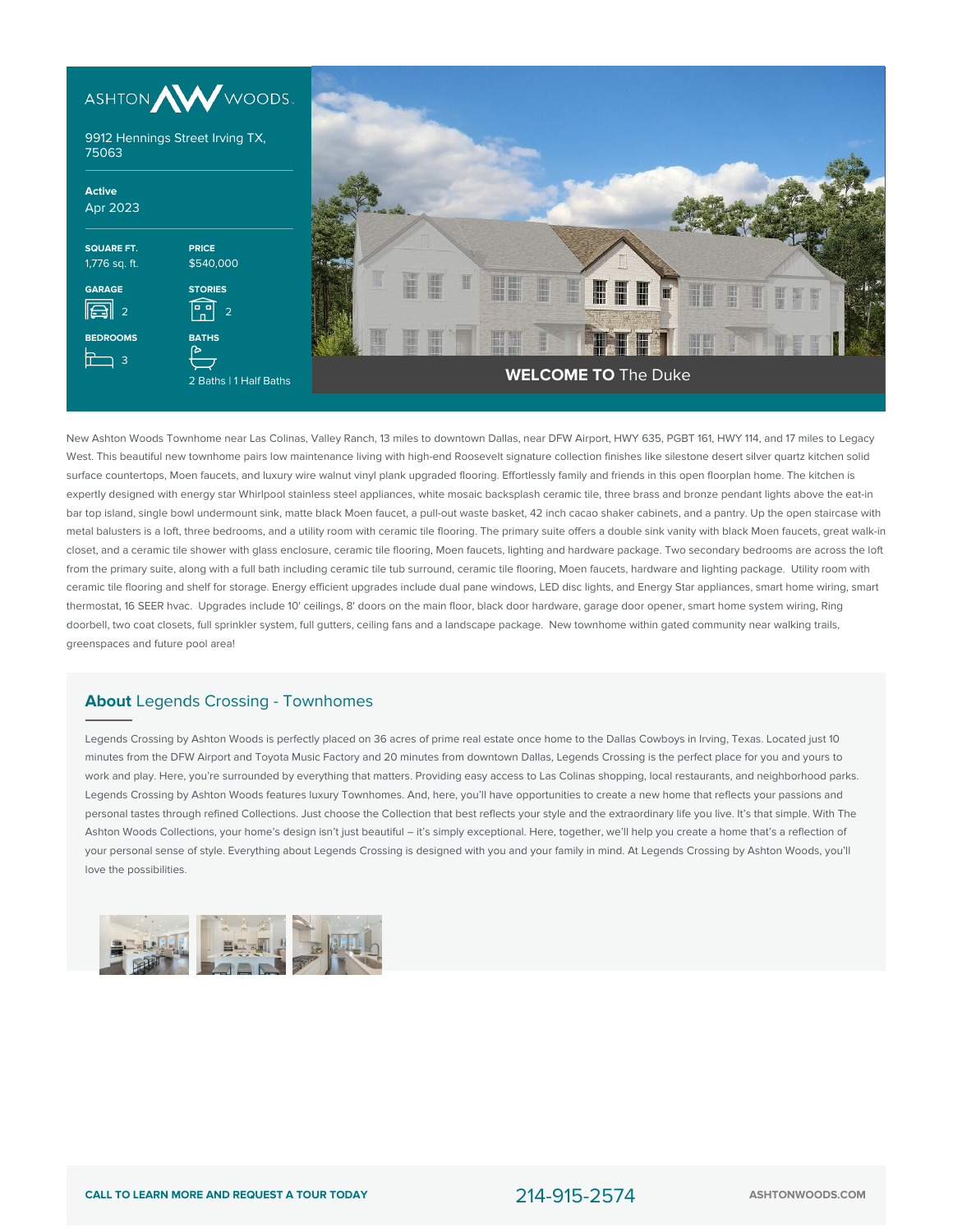

## **First Floor C**